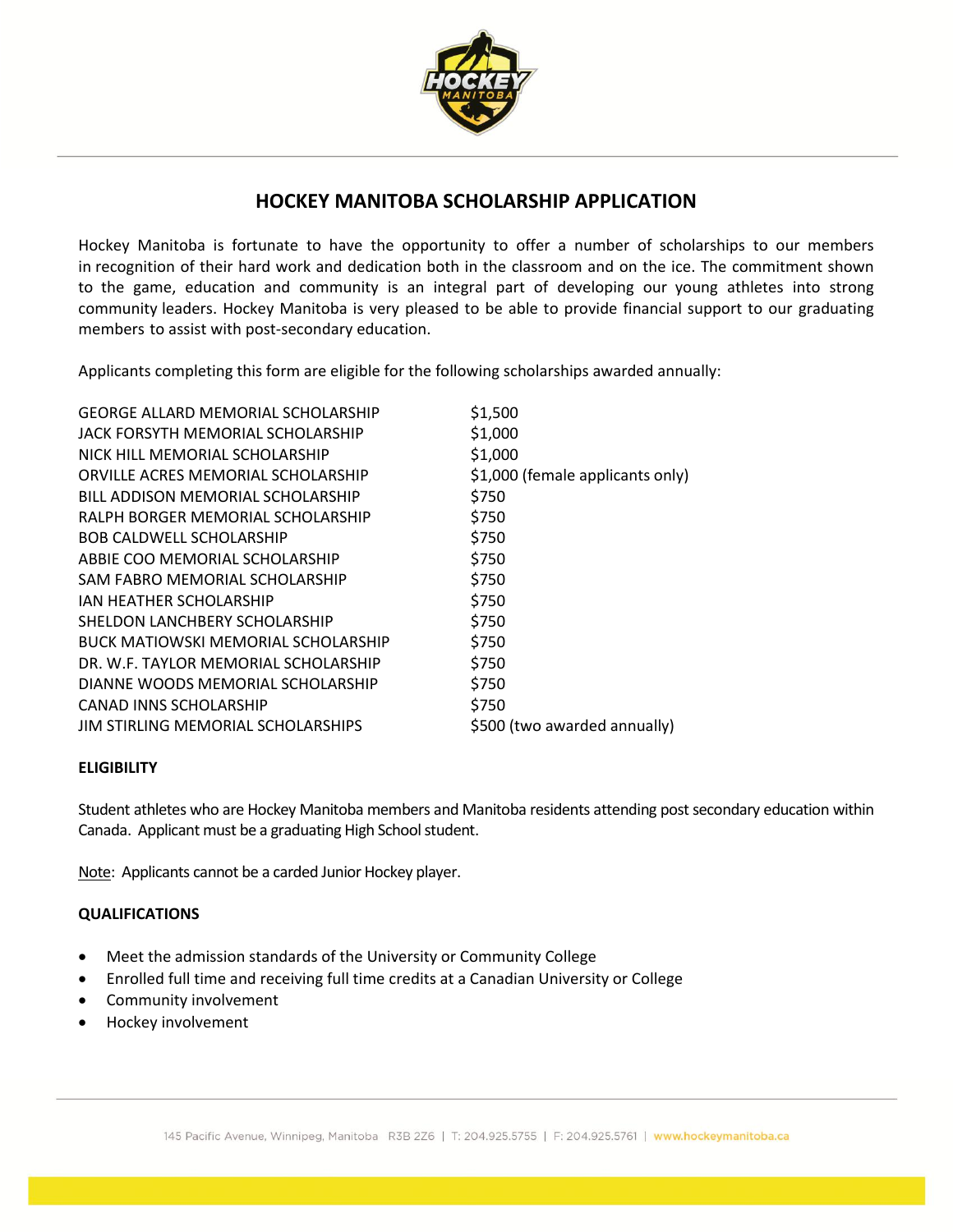#### **HOW TO APPLY**

Student athletes must complete the application form which is available online or from the Hockey Manitoba office. Forms must be received by **May 1st, 2020**.

The application must include:

- Letter of support from the President of Minor Hockey Association (if applicable) and/or Coach
- Letter of support from the School Principal
- A transcript or report with school grades from grades eleven and twelve
- One-page essay outlining community and hockey involvement
- A list of extracurricular activities

Scholarships are to be awarded annually in early May, and each recipient will be recognized at their respective school's award ceremony.

### **SELECTION**

The Hockey Manitoba Awards & Scholarships Committee will review all applications. Awards will be based on academic performance in school, community and hockey involvement (playing, coaching and/or officiating).

### **SUCCESSFUL CANDIDATES**

All successful candidates will be mailed their appropriate cheque to the address provided on the application form submitted. Each candidate must verify entrance into a post-secondary institution, including verification of tuition payment prior to receiving the appropriate scholarship.

## **RETURN COMPLETED SCHOLARSHIP APPLICATIONS TO:**

### **Hockey Manitoba Attn: Awards & Scholarships Committee 145 Pacific Avenue Winnipeg, MB R3B 2Z6**

## **DEADLINE MAY 1, 2020**